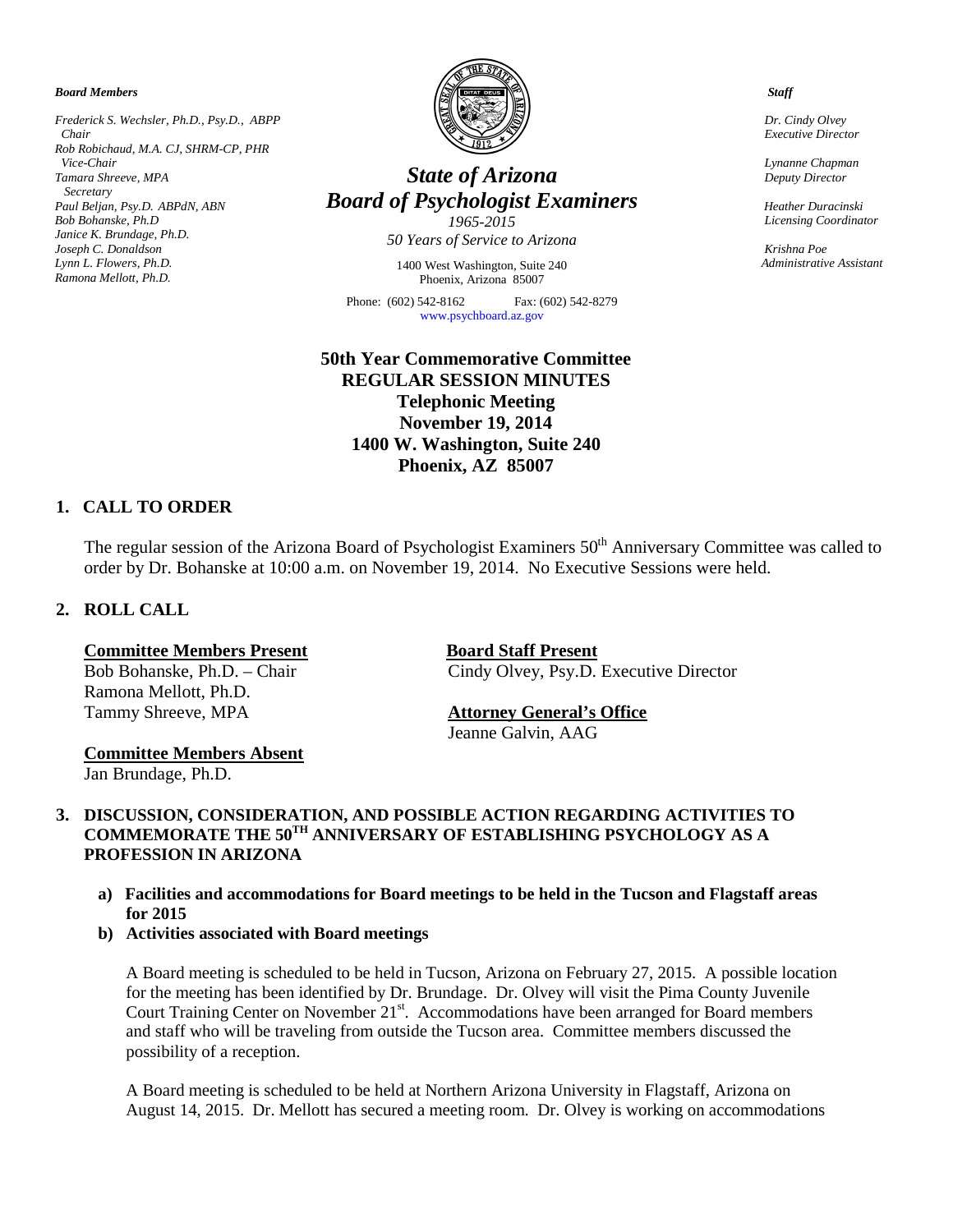for Board members and staff who will be traveling to the meeting. The possibility of a reception was discussed.

It was the consensus of the Committee to recommend to the Board that a meeting to be held in Phoenix also be designated in recognition of the  $50<sup>th</sup>$  anniversary. The December  $11<sup>th</sup>$  Board meeting date was mentioned.

The Committee discussed sending letters to invite former Board members to attend Board meetings scheduled for Tucson, Flagstaff, and Phoenix.

# **c) Annual meeting of the Association of State and Provincial Psychology Boards scheduled for 10/7/15 through 10/11/15 in Tempe, Arizona**

Committee members discussed recommendations for the location of the President's Dinner for the ASPPB Annual Meeting to be held in Tempe from 10/7/15 through 10/11/15. Recommendations included Rawhide and the Orange Sky Restaurant. Recommendations will be provided to the Board for consideration. The Committee discussed possible dignitaries to provide welcoming remarks for the opening session of the Annual Meeting. It was the consensus of the Committee to recommend that the Board invite Justice Sandra Day O'Connor and Governor-Elect Doug Ducey, once he has assumed office. Committee members discussed possible topics for the Annual Meeting including Telepsychology in Rural Areas, Supervision using Telepsychology, and License/Application Portability.

#### **d) Commemorative Certificates**

Commemorative certificates were discussed. Past certificates have included the signature of the Governor. It was the consensus of the Committee to recommend to the Board that a letter be sent to Governor-Elect Ducey, once he assumes office, asking him to sign the commemorative certificates. Committee members also suggested that certificates include wording that recognizes the  $50<sup>th</sup>$ anniversary. Requests for quotes have been sent to additional printers.

#### **e) Documentation of historical information**

A sample brochure highlighting milestones of activities over the past 50 years was discussed by the Committee. Dr. Bohanske expressed interest in developing a poster to display at Board meetings as well as acquiring a booth at the Annual Convention of the Arizona Psychological Association.

#### **f) Use of website to announce events and relay historical information**

Committee members suggested that announcements of Board meetings and other historical information may be highlighted on the Board's website.

## **4) NEW AGENDA ITEMS FOR FUTURE MEETINGS**

No future agenda items were identified.